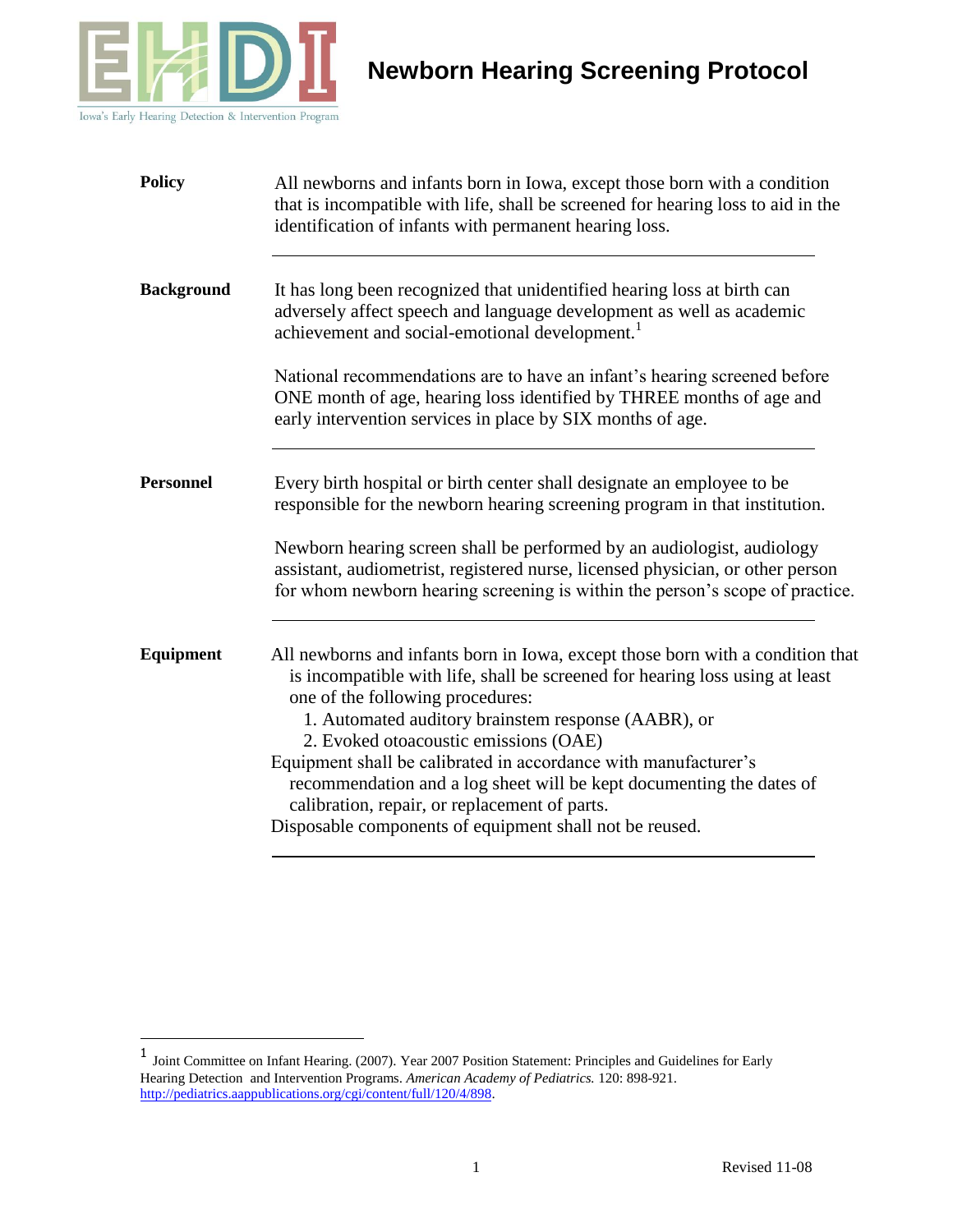

#### *The state EHDI program will not recommend or endorse a particular brand of equipment; however, the following technologies are acceptable.*

| <b>Otoacoustic</b><br><b>Emissions</b>                                     | A miniature earphone and microphone are placed in the ear. Sounds are<br>played and a response is measured. If the ear reacts, a response can be<br>measured in the ear canal by the microphone. When a baby has a hearing loss,<br>no response can be measured on the OAE test. The two types of OAE<br>screenings are:<br>1. Transient Evoked Otoacoustic Emissions (TEOAE) - Sounds emitted<br>in response to an acoustic stimulus of very short duration; usually<br>clicks but can be tone-bursts.<br>2. Distortion Product Otoacoustic Emissions (DPOAE) - Sounds emitted<br>in response to two simultaneous tones of different frequencies. |
|----------------------------------------------------------------------------|----------------------------------------------------------------------------------------------------------------------------------------------------------------------------------------------------------------------------------------------------------------------------------------------------------------------------------------------------------------------------------------------------------------------------------------------------------------------------------------------------------------------------------------------------------------------------------------------------------------------------------------------------|
| <b>Automated</b><br>auditory<br>brainstem<br>response<br>(AABR)            | Sounds are played to the baby's ears after band-aid like electrodes are placed<br>on the baby's head to detect responses. This screening measures how the<br>hearing nerve responds to sounds and can identify babies who have a hearing<br>loss.                                                                                                                                                                                                                                                                                                                                                                                                  |
| Screening<br><b>Parameters</b><br>and Pass<br>Criteria for<br><b>DPOAE</b> | <b>DPOAE</b><br><b>Collection parameters</b><br>Stimulus type: two primary pure tones, response measured at 2f1-f2<br>п<br>for each<br>stimulus tone pair<br>Stimulus intensity: L1 65 dB SPL, L2 55 dB SPL<br>Frequency ratio (f2/f1): 1.22<br>ш<br>F2 Frequency region: 2-5 kHz<br>ш                                                                                                                                                                                                                                                                                                                                                             |
|                                                                            | Pass criteria<br>Response presence can be determined by examining response level or<br>by examining the response level relative to the noise floor (SNR)<br>(ASHA 2004).<br>SNR should be at least 6 dB, with a minimum response level of $-5$ to<br>-8 dB SPL and an acceptably low noise floor (-4 dB SPL or less) at a<br>minimum of three of four F2 frequencies.                                                                                                                                                                                                                                                                              |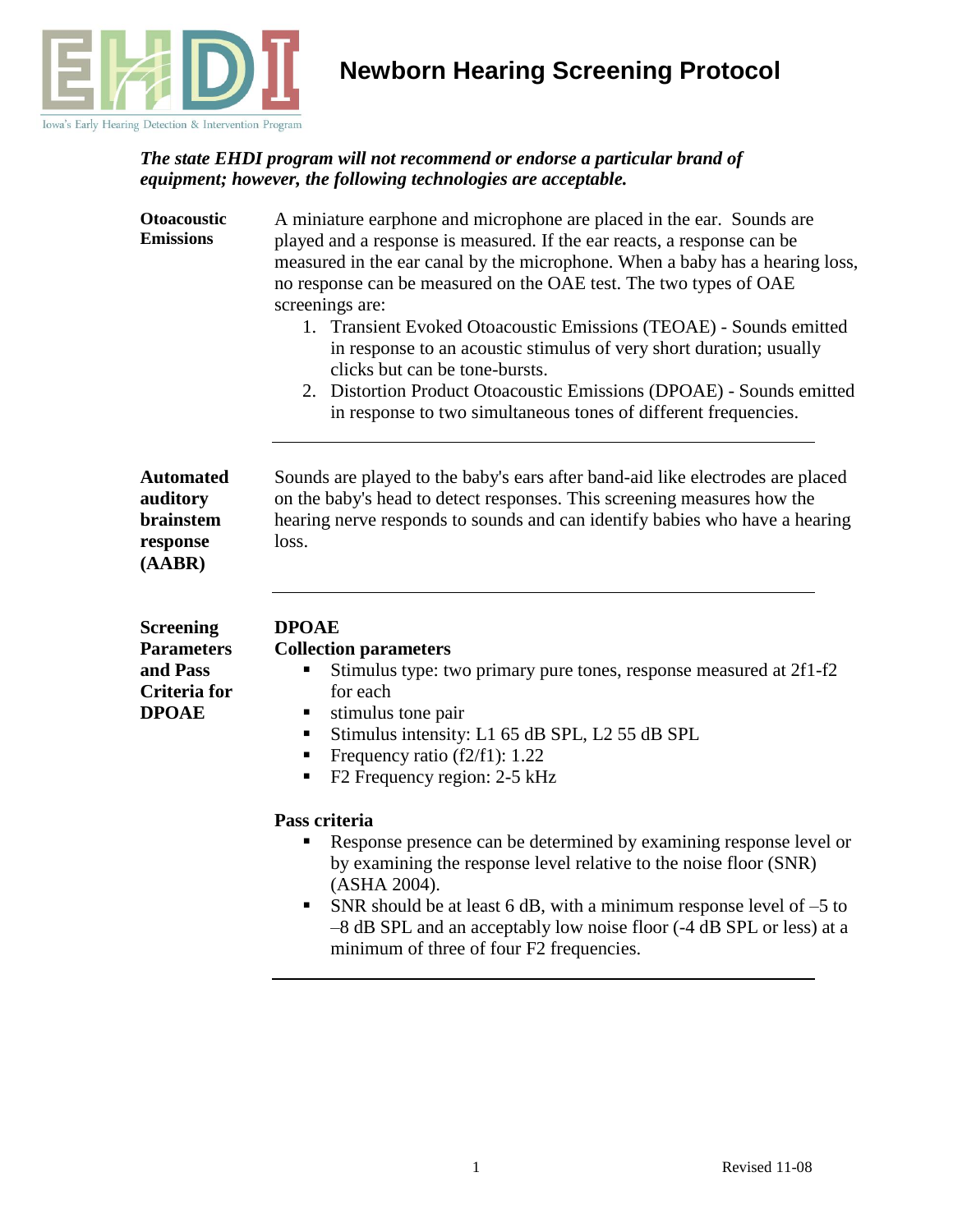

| Screening         |
|-------------------|
| <b>Parameters</b> |
| and Pass          |
| Criteria for      |
| TEOAE             |
|                   |

### **TEOAE**

#### **Collection parameters**

- **Stimulus type: click**
- Click rate: 50-80 per second
- Stimulus intensity: 78-82 dB SPL
- **Firm** Frequency region: 1-5 kHz

#### **Pass criteria**

Common clinical practice defines presence of a response as a SNR of at least 6 dB, or an overall minimum amplitude (wideband) response of 6 dB, with a reproducibility of 50% or greater.

| Screening<br><b>Parameters</b><br>for AABR | <b>AABR</b><br><b>Stimulus Parameters</b><br>Stimulus type: 0.1 msec click<br>Intensity: 35 dB nHL                                                                                                                                               |
|--------------------------------------------|--------------------------------------------------------------------------------------------------------------------------------------------------------------------------------------------------------------------------------------------------|
| When to stop<br>screening                  | Many factors influence the outcome of a hearing screen, such as:<br>technology used<br>skill of the screener<br>state of the baby<br>п<br>noise level in the room<br>age at which the infant is screened<br>hearing sensitivity of the baby<br>п |
|                                            | To reduce the refer rate at the time of discharge, babies who refer on the first<br>screen are often screened again. While this is a viable means of reducing the                                                                                |

false positive rate (referring babies with normal hearing), **excessive rescreening** can increase the false negative rate (passing babies with actual hearing loss).

No guidelines are currently available that address the number of times a hearing screen should be repeated on a baby before hospital discharge or at outpatient follow-up. Because birthing debris in the ear canal is the primary cause of false positive results, the preferable age of initial screening is 24 hours of age in the well-baby nursery, and at least five days of age in the NICU. Ear canal massage between screens is recommended.

The following guidelines can be used until published data are available.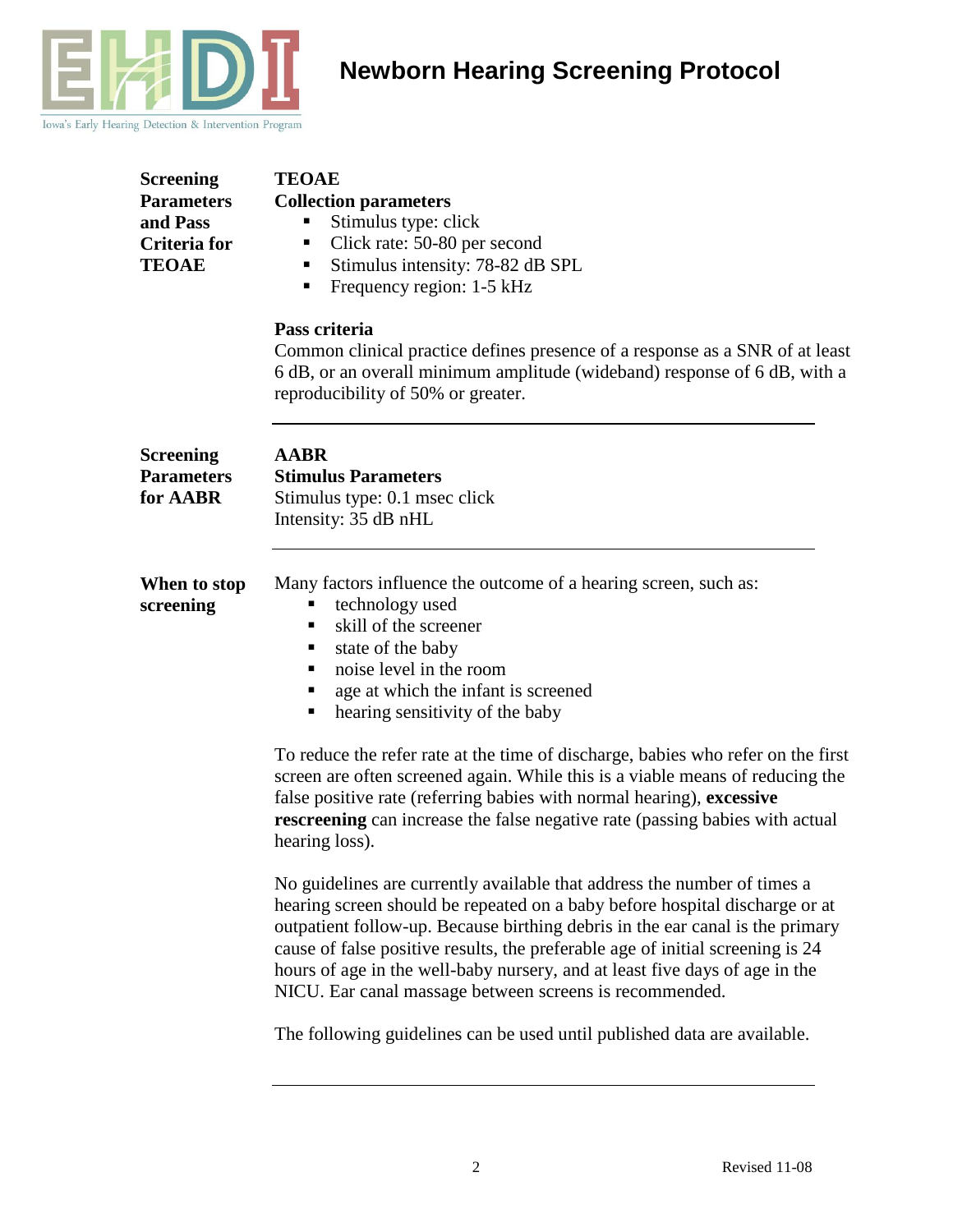

| <b>Stop Criteria</b><br>for Well Baby<br><b>Nursery</b>                  | Assuming that screening conditions are adequate (quiet baby, quiet room,<br>acceptable probe fit):                                                                                                                                                                                                                                                                                                                                                                                                                                                                                                                                                                                                                                                                                                                                                                 |
|--------------------------------------------------------------------------|--------------------------------------------------------------------------------------------------------------------------------------------------------------------------------------------------------------------------------------------------------------------------------------------------------------------------------------------------------------------------------------------------------------------------------------------------------------------------------------------------------------------------------------------------------------------------------------------------------------------------------------------------------------------------------------------------------------------------------------------------------------------------------------------------------------------------------------------------------------------|
|                                                                          | OAE screening in the well-baby<br>Two screening sessions of no more than three screens per ear are<br>recommended, for a total of six screens per ear.<br>The screening sessions should be conducted several hours apart.                                                                                                                                                                                                                                                                                                                                                                                                                                                                                                                                                                                                                                          |
|                                                                          | <b>AABR</b> screening in the well-baby nursery<br>No more than two screens per ear are recommended.<br>The screens should be conducted several hours apart.                                                                                                                                                                                                                                                                                                                                                                                                                                                                                                                                                                                                                                                                                                        |
| <b>Stop Criteria</b><br>for NICU                                         | Assuming that screen conditions are adequate (quiet baby with little or no<br>muscle movement, quiet room, acceptable electrode impedance and<br>headphone placement):<br>OAE screening is not recommended in the NICU, the recommended<br>screening equipment is AABR.<br>Baby should be screened close to the time of discharge.<br>If the baby is less than five days old, follow the well-baby protocol for<br>AABR.<br>If the baby is at least five days of age, recommended stopping criteria<br>п<br>are one screen per ear.                                                                                                                                                                                                                                                                                                                                |
| <b>Stopping</b><br><b>Criteria</b> for<br>Outpatient<br><b>Screening</b> | Assuming that the babies are at least five days of age, and screening<br>conditions are adequate:<br>OAE's<br>Three screenings per ear.<br>If baby passes on the third attempt, the screen should be immediately<br>repeated. If the pass result cannot be replicated, the result should be<br>recorded as "refer".<br>Proceed to AABR, if available.<br>Ξ<br>A baby who referred on an AABR in the NICU, should not be rescreened<br>with OAE alone. AABR screening is required if AABR was used to screen<br>the baby. If both screens are utilized, record both sets of results in the<br>statewide EHDI data management system.<br>Scheduling a second outpatient OAE rescreen is not recommended.<br>Proceed to a comprehensive evaluation following <i>Pediatric</i><br>Ξ<br>Audiologic Diagnostic Protocol at http://idph.iowa.gov/ehdi/best-<br>practices. |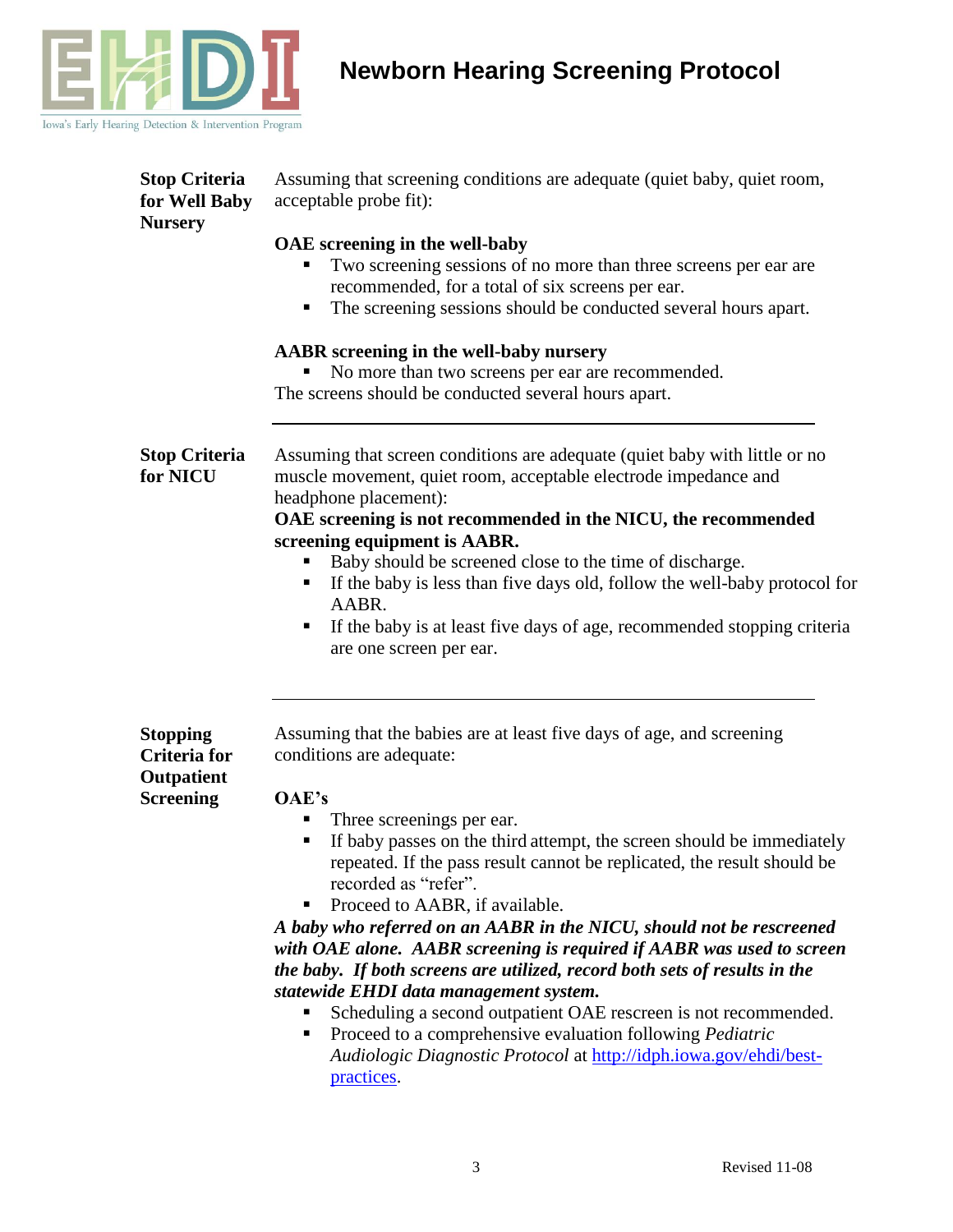

#### **AABR**

- One screen per ear.
- Scheduling a second outpatient screening AABR is not recommended. Proceed to a comprehensive evaluation following *Pediatric Audiologic Diagnostic Protocol* at [http://idph.iowa.gov/ehdi/best](http://idph.iowa.gov/ehdi/best-practices)[practices.](http://idph.iowa.gov/ehdi/best-practices)

| <b>Parent</b><br><b>Notification</b> | The person who completes the newborn hearing screening shall report<br>newborn hearing screening results to the parent or guardian in written form.<br>Although not required by law, it is also wise to discuss the results verbally in<br>language the parents can understand.                                                                                                                                                                                                                                      |
|--------------------------------------|----------------------------------------------------------------------------------------------------------------------------------------------------------------------------------------------------------------------------------------------------------------------------------------------------------------------------------------------------------------------------------------------------------------------------------------------------------------------------------------------------------------------|
| <b>Parent</b><br><b>Refusal</b>      | Although parental consent is not necessary to perform newborn hearing<br>screening, parental objection to the screening is valid. If a parent refuses the<br>newborn hearing screen, obtain a written refusal from the parent or guardian<br>(form available at http://idph.iowa.gov/ehdi/forms, go to parent refusal form).<br>Maintain the original copy in the infant's medical record. A copy of the<br>refusal should be sent to the Iowa Department of Public Health within six<br>days of the infant's birth. |
|                                      |                                                                                                                                                                                                                                                                                                                                                                                                                                                                                                                      |
| <b>Required</b>                      | The following information shall be reported to the Iowa Department of Public                                                                                                                                                                                                                                                                                                                                                                                                                                         |
| <b>Reporting of</b>                  | Health within six days of the birth of the newborn, utilizing the department's                                                                                                                                                                                                                                                                                                                                                                                                                                       |
| <b>Hearing</b>                       | designated reporting system.                                                                                                                                                                                                                                                                                                                                                                                                                                                                                         |
| <b>Screen Results</b>                | 1. The name and date of the birth of the newborn.                                                                                                                                                                                                                                                                                                                                                                                                                                                                    |
|                                      | 2. The name, address and telephone number, if available, of the<br>mother of the newborn. If the mother is not the person designated<br>as legally responsible for the child's care, the name address and<br>telephone number of the guardian shall be reported.                                                                                                                                                                                                                                                     |
|                                      | 3. The name of the primary care provider for the newborn at the<br>birthing hospital or birth center.                                                                                                                                                                                                                                                                                                                                                                                                                |
|                                      | 4. The results of the newborn hearing screening, either 'pass', 'refer',<br>or 'not screened', for each ear separately.                                                                                                                                                                                                                                                                                                                                                                                              |
|                                      | 5. The results of any rescreening, either 'pass' or 'refer', and the<br>diagnostic audiologic assessment procedures used for each ear<br>separately.                                                                                                                                                                                                                                                                                                                                                                 |
|                                      | 6. The name, address and telephone number, if available, of the<br>mother of the newborn. If the mother is not the person designated<br>as legally responsible for the child's care, the name address and<br>telephone number of the guardian shall be reported.                                                                                                                                                                                                                                                     |